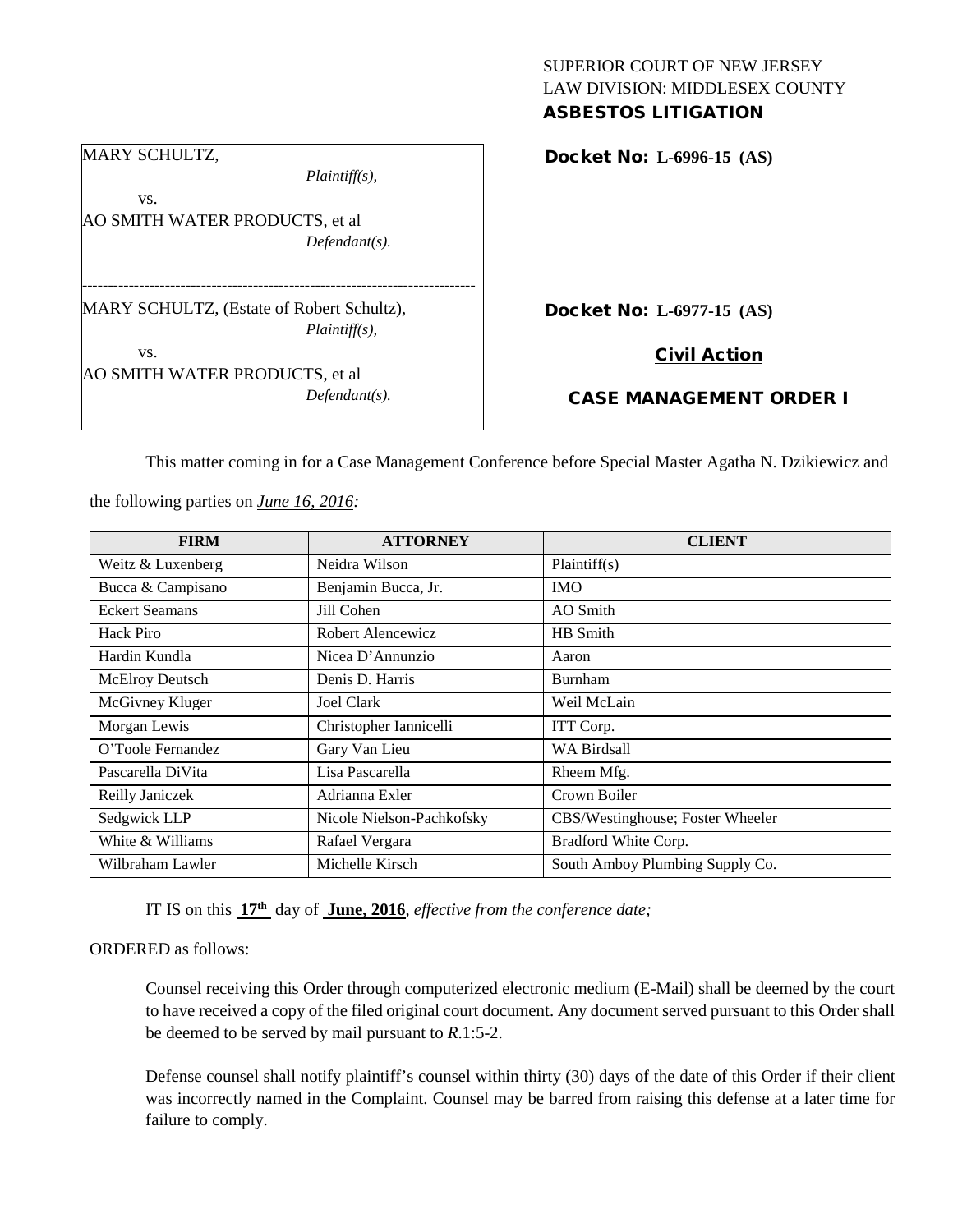## **DISCOVERY**

| June 30, 2016    | Defendants shall serve answers to standard interrogatories by this date.                                                                                                                                    |
|------------------|-------------------------------------------------------------------------------------------------------------------------------------------------------------------------------------------------------------|
| July 15, 2016    | Plaintiff shall propound supplemental interrogatories and document requests by this date.                                                                                                                   |
| August 15, 2016  | Defendants shall serve answers to supplemental interrogatories and document requests by this<br>date.                                                                                                       |
| July 15, 2016    | Defendants shall propound supplemental interrogatories and document requests by this date.                                                                                                                  |
| August 15, 2016  | Plaintiff shall serve answers to supplemental interrogatories and document requests by this<br>date.                                                                                                        |
| October 31, 2016 | Fact discovery, including depositions, shall be completed by this date. Plaintiff's counsel shall<br>contact the Special Master within one week of this deadline if all fact discovery is not<br>completed. |
| October 31, 2016 | Depositions of corporate representatives shall be completed by this date.                                                                                                                                   |

### **EARLY SETTLEMENT**

November 4, 2016 Settlement demands shall be served on all counsel and the Special Master by this date.

# **SUMMARY JUDGMENT MOTION PRACTICE**

- November 4, 2016 Plaintiff's counsel shall advise, in writing, of intent not to oppose motions by this date.
- November 18, 2016 Summary judgment motions shall be filed no later than this date.
- December 16, 2016 Last return date for summary judgment motions.

#### **MEDICAL DEFENSE**

- November 4, 2016 Plaintiff shall serve medical expert reports by this date.
- January 13, 2017 Defendants shall identify its medical experts and serve medical reports, if any, by this date. **In addition, defendants shall notify plaintiff's counsel (as well as all counsel of record) of a joinder in an expert medical defense by this date.**

#### **LIABILITY EXPERT REPORTS**

- November 11, 2016 Plaintiff shall identify its liability experts and serve liability expert reports or a certified expert statement by this date or waive any opportunity to rely on liability expert testimony.
- January 13, 2017 Defendants shall identify its liability experts and serve liability expert reports, if any, by this date or waive any opportunity to rely on liability expert testimony.

\_\_\_\_\_\_\_\_\_\_\_\_\_\_\_\_\_\_\_\_\_\_\_\_\_\_\_\_\_\_\_\_\_\_\_\_\_\_\_\_\_\_\_\_\_\_\_\_\_\_\_\_\_\_\_\_\_\_\_\_\_\_\_\_\_\_\_\_\_\_\_\_\_\_\_\_\_\_\_\_\_\_\_\_\_\_\_\_\_\_\_\_\_\_\_\_\_\_\_\_\_\_\_\_\_\_\_\_\_\_